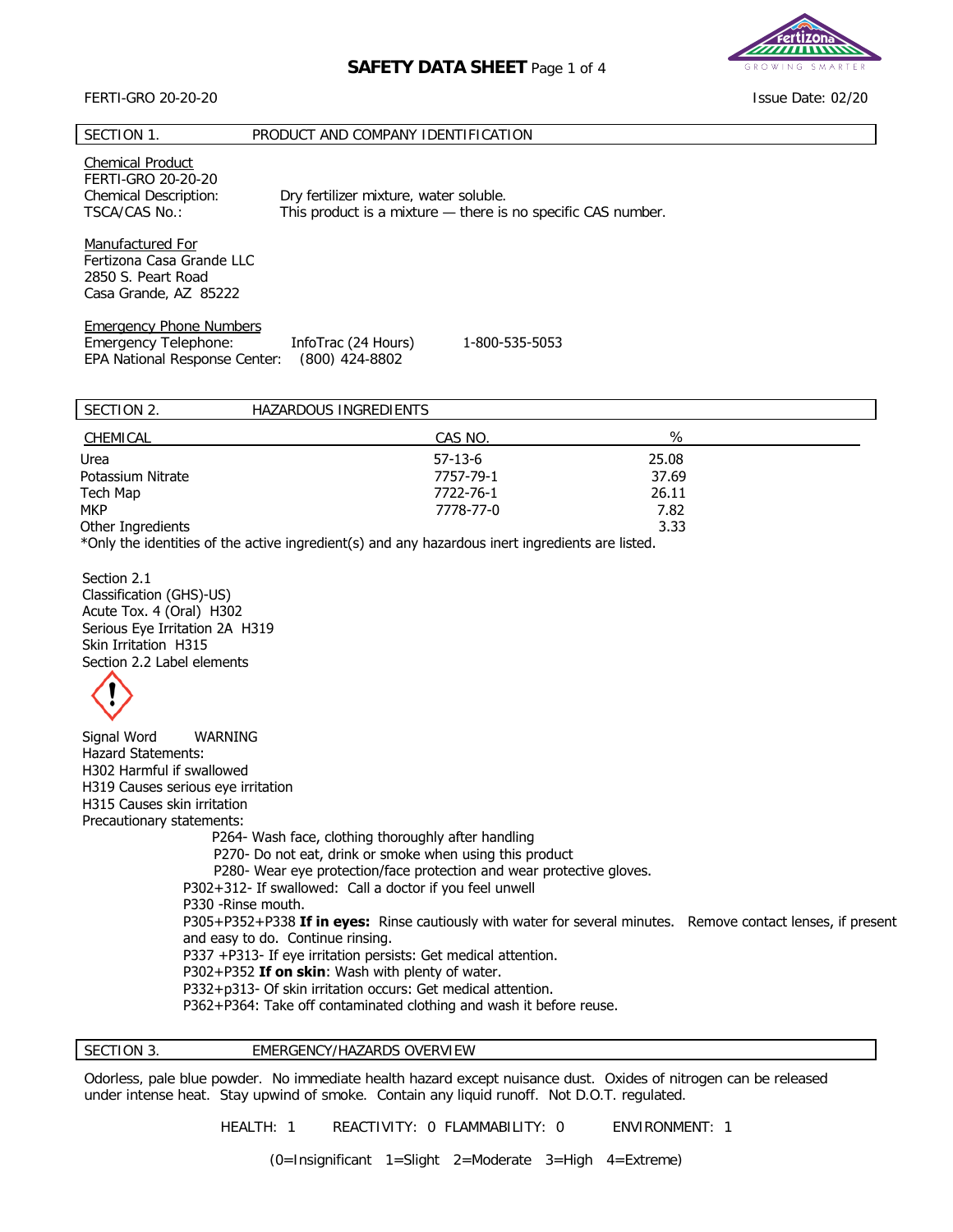| SECTION 4.  | <b>FIRST AID</b>                                                                                                                       |
|-------------|----------------------------------------------------------------------------------------------------------------------------------------|
| Eyes:       | Flush immediately with water for at least 15 minutes. Call a physician if eye irritation persists.                                     |
| Skin:       | Wash thoroughly with soap and water. Remove contaminated clothing and wash before reuse. See a<br>physician if skin becomes irritated. |
| Ingestion:  | If conscious and alert, drink water or milk to dilute, then induce vomiting. Call a physician or Poison<br>Control Center immediately. |
| Inhalation: | Move to fresh air. Blow nose to remove dust. If breathing becomes difficult, call a physician.                                         |

| SECTION 5.<br>FIRE AND EXPLOSION HAZARDS                  |                                                  |  |  |
|-----------------------------------------------------------|--------------------------------------------------|--|--|
| Flash Point:                                              | Noncombustible.                                  |  |  |
| Test Method:                                              | Not available.                                   |  |  |
| LEL Flammable Limits:                                     | Not available.                                   |  |  |
| UEL Flammable Limits:                                     | Not available.                                   |  |  |
| Autoignition Temperature:                                 | Not pertinent.                                   |  |  |
| Flammability Classification:                              | Noncombustible.                                  |  |  |
| Known Hazardous Products of Combustion:                   | Oxides of nitrogen can be released under intense |  |  |
|                                                           | heat.                                            |  |  |
| Properties that Initiate/Contribute to Intensity of Fire: | None.                                            |  |  |
| Potential For Dust Explosion:                             | None.                                            |  |  |
| Reactions that Release Flammable Gases or Vapors:         | Not known.                                       |  |  |
| Potential For Release of Flammable Vapors:                | None.                                            |  |  |
| Unusual Fire & Explosion Hazards:                         | None.                                            |  |  |
| Extinguishing Media:                                      | Water.                                           |  |  |
| Special Firefighting Procedures:                          | Wear positive pressure, self-contained breathing |  |  |
|                                                           | apparatus and goggles. Avoid smoke inhalation.   |  |  |
|                                                           | Contain any liquid runoff.                       |  |  |

# SECTION 6. SPILLS AND LEAKS

Containment: Prevent product spillage from entering drinking water supplies or streams. Clean Up: Sweep up and use according to labeling or package for disposal. Evacuation: Not necessary.

| SECTION 7.               | STORAGE AND HANDLING                                                                                                                                                                                                                                           |
|--------------------------|----------------------------------------------------------------------------------------------------------------------------------------------------------------------------------------------------------------------------------------------------------------|
| Storage:                 | Store in a cool, dry place. Do not store near food or feeds. Do not stack pallets more<br>than two (2) high.                                                                                                                                                   |
| Transfer Equipment:      | Transfer solutions of product using chemical-resistant plastic or stainless steel tanks, pumps,<br>valves, etc.                                                                                                                                                |
| Work/Hygienic Practices: | Keep out of reach of children. Harmful if swallowed or inhaled. Avoid breathing dusts or<br>spray mist. Avoid contact with eyes, skin and clothing. Wash thoroughly with soap and<br>water after handling. Remove contaminated clothing and wash before reuse. |

| SECTION 8.   | PERSONAL PROTECTIVE EQUIPMENT                                                                                                                                                                                                                         |
|--------------|-------------------------------------------------------------------------------------------------------------------------------------------------------------------------------------------------------------------------------------------------------|
| Eyes:        | Chemical dust/splash goggles to keep dust out of eyes. For solutions of product, use chemical/dust<br>splash goggles or full-face shield. As a general rule, do not wear contact lenses when handling.                                                |
| Skin:        | Impervious gloves and clothes.                                                                                                                                                                                                                        |
| Respiratory: | Not normally needed but recommend NIOSH-approved respirator (such as 3M #8500) for nontoxic<br>nuisance dust. If use in solutions generates an aerosol mist or respiratory irritation, use NIOSH-approved<br>dust/mist respirator (such as 3M #8710). |
| Ventilation: | Recommended but no TLV established.                                                                                                                                                                                                                   |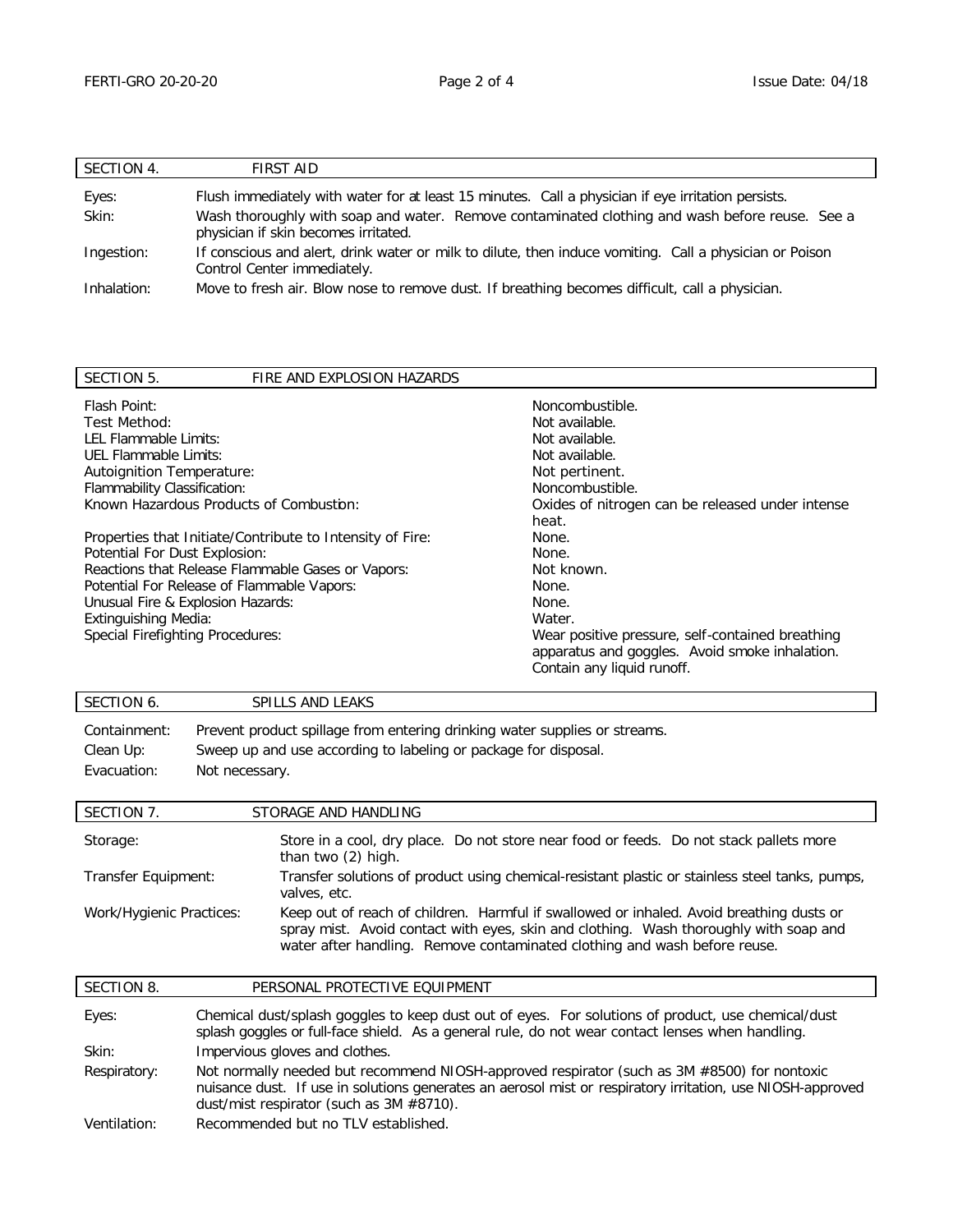SECTION 9. PHYSICAL AND CHEMICAL DATA

| Appearance:<br>Odor:<br>pH:<br>Vapor Pressure:<br>Vapor Density (Air=1):<br><b>Boiling Point:</b><br>Freezing Point:<br>Water Solubility:<br>Density:<br>Evaporation Rate:<br>Viscosity:<br>% Volatile:<br>Octanol/Water Partition Coefficient:<br>Saturated Vapor Concentration: |                                                                | Pale blue powder.<br>None.<br>Not available.<br>Not applicable.<br>Not applicable.<br>Not available.<br>Not available.<br>Soluble.<br>Not available.<br>Not available.<br>Not available.<br>Not available.<br>Not available.<br>Not available.                                                                                                                 |
|-----------------------------------------------------------------------------------------------------------------------------------------------------------------------------------------------------------------------------------------------------------------------------------|----------------------------------------------------------------|----------------------------------------------------------------------------------------------------------------------------------------------------------------------------------------------------------------------------------------------------------------------------------------------------------------------------------------------------------------|
| SECTION 10.                                                                                                                                                                                                                                                                       | STABILITY AND REACTIVITY                                       |                                                                                                                                                                                                                                                                                                                                                                |
| Stability:<br>Conditions To Avoid:<br>Incompatibility:<br>Hazardous Decomposition Products:<br>Hazardous Polymerization:                                                                                                                                                          |                                                                | Stable.<br>None.<br>None.<br>Oxides of nitrogen can be released under intense heat.<br>Will not occur.                                                                                                                                                                                                                                                         |
| SECTION 11.                                                                                                                                                                                                                                                                       | POTENTIAL HEALTH EFFECTS                                       |                                                                                                                                                                                                                                                                                                                                                                |
| Acute Effects:<br>Eyes:<br>Skin:<br>Ingestion:<br>Inhalation:<br>Subchronic Effects:<br>Chronic Effects:                                                                                                                                                                          | Mild irritant. May cause redness.<br>membranes.<br>None known. | Mild irritant, especially from prolonged exposure. May cause redness.<br>May cause stomach cramps and/or nausea.<br>Inhalation of nuisance dust may cause coughing, wheezing and/or mild irritation of nasal mucous<br>Under prolonged exposure this product can cause damage to respiratory system, urinary<br>system, blood system, and reproductive system. |
| SECTION 12.                                                                                                                                                                                                                                                                       | ECOLOGICAL INFORMATION                                         |                                                                                                                                                                                                                                                                                                                                                                |

| Algal/Lemna Growth Inhibition:      | Not known. |
|-------------------------------------|------------|
| Toxicity to Fish and Invertebrates: | Not known. |
| Toxicity to Plants:                 | Not known. |
| Toxicity in Birds:                  | Not known. |
|                                     |            |

## SECTION 13. DISPOSAL

Do not contaminate lakes, streams, ponds, estuaries, oceans or other waters by discharge of waste effluents or equipment washwaters. Dispose of waste effluents according to state and local regulations. Also, chemical additions or other alterations of this product may invalidate any disposal information in this MSDS. Therefore, consult local waste regulators for proper disposal. Do not discharge.

### SECTION 14. TRANSPORTATION

D.O.T. Shipping Description: Not D.O.T. Regulated.

Other Shipping Description: The Shipping Compounds (Manufactured), Dry, Pkgd. (NMFC Item 68140 Sub 6, LTL Class 60)

SECTION 15. REGULATORY INFORMATION